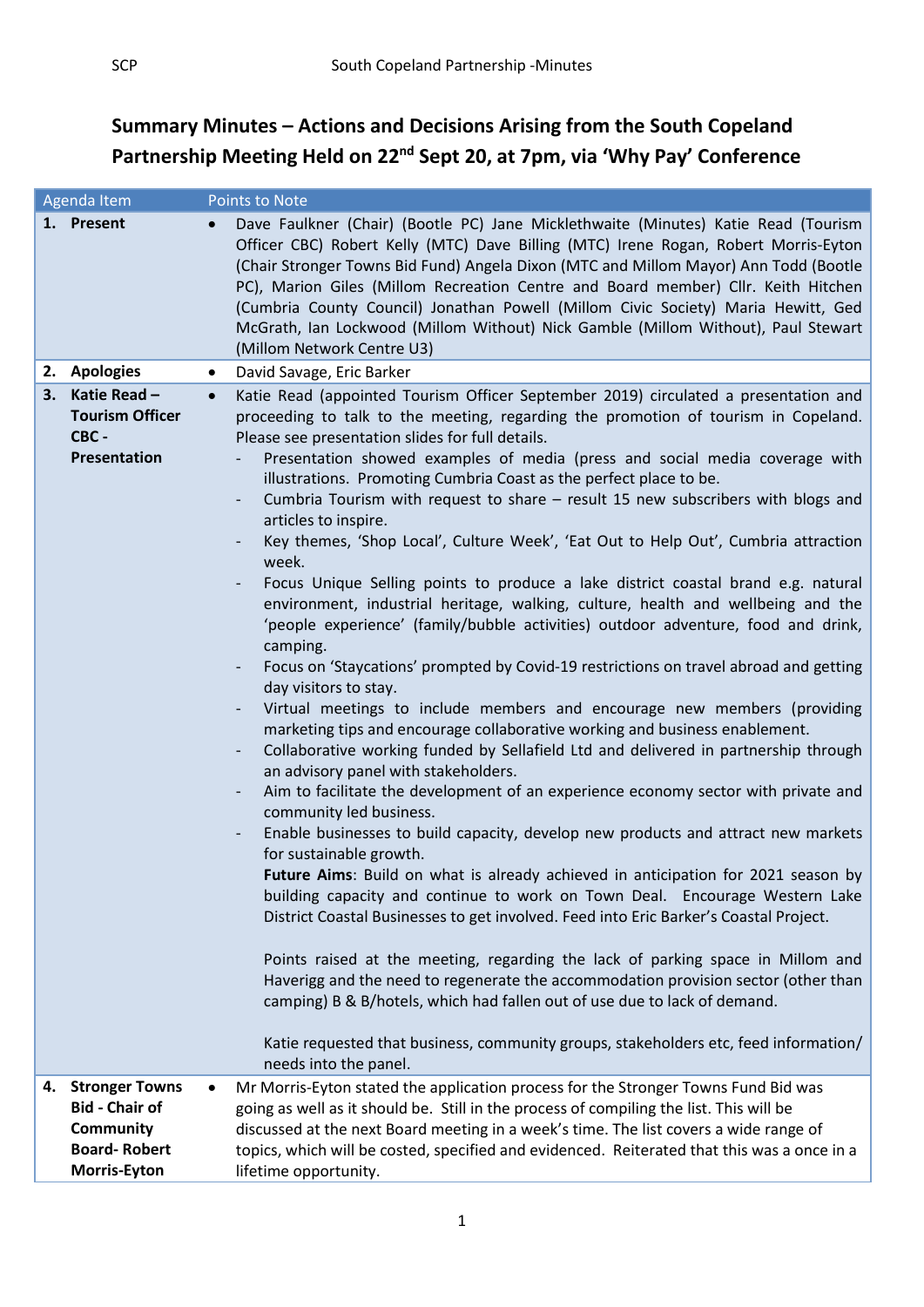|                                                                                                                    | Angela Dixon added that a thorough Town Plan had been produced by 'Hatch'<br>$\bullet$<br>consultancy. The first report is ready to be presented to the Board at the next meeting.<br>Dave Faulkner reported that Dave Savage and himself had looked at the report. He said<br>$\bullet$<br>that it addresses the issues and visions raised by the community.<br>Working within the timeline trajectory. Report to be ready 21 <sup>st</sup> January 2021. Assessed<br>$\bullet$<br>within 2 months. Then business case to be produced throughout 2021, with delivery date<br>2022.                                                                                                                                                                                                                                                                                                                                                                                                                                                                                                                                                                                                                                                                                                                                                                                                                                                                                                                                                                                                                                                                                                                                                                                                                                                                                                                                                                                                                                                                                                                                                                                                                                                                                                                                                                                                                                                                                                                                                                                                                                                                              |
|--------------------------------------------------------------------------------------------------------------------|------------------------------------------------------------------------------------------------------------------------------------------------------------------------------------------------------------------------------------------------------------------------------------------------------------------------------------------------------------------------------------------------------------------------------------------------------------------------------------------------------------------------------------------------------------------------------------------------------------------------------------------------------------------------------------------------------------------------------------------------------------------------------------------------------------------------------------------------------------------------------------------------------------------------------------------------------------------------------------------------------------------------------------------------------------------------------------------------------------------------------------------------------------------------------------------------------------------------------------------------------------------------------------------------------------------------------------------------------------------------------------------------------------------------------------------------------------------------------------------------------------------------------------------------------------------------------------------------------------------------------------------------------------------------------------------------------------------------------------------------------------------------------------------------------------------------------------------------------------------------------------------------------------------------------------------------------------------------------------------------------------------------------------------------------------------------------------------------------------------------------------------------------------------------------------------------------------------------------------------------------------------------------------------------------------------------------------------------------------------------------------------------------------------------------------------------------------------------------------------------------------------------------------------------------------------------------------------------------------------------------------------------------------------|
|                                                                                                                    |                                                                                                                                                                                                                                                                                                                                                                                                                                                                                                                                                                                                                                                                                                                                                                                                                                                                                                                                                                                                                                                                                                                                                                                                                                                                                                                                                                                                                                                                                                                                                                                                                                                                                                                                                                                                                                                                                                                                                                                                                                                                                                                                                                                                                                                                                                                                                                                                                                                                                                                                                                                                                                                                  |
| 4. South<br>Copeland<br><b>Sports</b><br>Partnership<br>Sub-<br><b>Committee</b><br>of SCP.<br><b>Marion Giles</b> | Action: On-going. Board to meet next week.<br>Marion Giles (Director of Millom Recreational Centre) reported on progress of the<br>$\bullet$<br>collaborative working with local sports groups.<br>Twenty-five sports clubs from<br>Waberthwaite to Broughton had been in contact. Reported that the partnership idea was<br>working well under the principle that the groups were stronger together.<br>The first meeting was held at Millom Cricket Club 3rd September.<br>Covered a wide range of sports (listed from (A) for Archery through to (W) for Water-<br>sports.<br>Successfully brought all the different types of sports together. Prior to the meeting some<br>clubs had not known about other clubs or types of sport available in the area. All groups<br>had a platform to promote their sport.<br>Areas were identified for improvement. Noted for upgrading was the astro-turf pitch at<br>$\bullet$<br>Millom School. It will cost £180,000 to upgrade and repair the pitch<br>Steven Oliver at Millom School has been contacted to establish a link with the sports<br>clubs.<br>Progress since first meeting, as Steven Oliver is to meet with school governors at a<br>meeting. He will report back to SCP Sports Partnership.<br>Running Track was discussed. There is hope that funding will be available for the<br>'Striders' and the 'Park Run'.<br>School is engaged and there are a lot of volunteers willing to promote sport in<br>schools. The sports facilities in the school can be used/shared by the community. This<br>would result in the school's reengagement in a whole range of sports, beyond the<br>traditional sports offered.<br>Marion Giles expressed her wish to engage more girls and women in sport. Other than<br>$\bullet$<br>gymnastics sports are mainly aimed at boys. Girls are missing out and there are plans to<br>remedy this issue. Rory Moore is looking to use the MUGA in Millom Park for Netball and<br>Basketball. Aiming to get this flood lit so it can be used on dark evenings.<br>Dave Billing is looking to get the MUGA marked out for Netball and Basketball. Working<br>$\bullet$<br>with Millom Town Council.<br>Sporting Directory and Publicity. There is currently no sporting directory advertising<br>$\bullet$<br>events and training sessions. This will be remedied. It will ensure that events do not clash<br>and people from one club or sport type can get involved in other sporting events.<br>Suggested a Facebook page could be established.<br>Meeting to be held at the Rugby Union Club 22 <sup>nd</sup> October 2020. Lorraine from ACT invited<br>$\bullet$ |
|                                                                                                                    | and happy to attend<br>Plans to have a 'Taster Day' for all sports. Can be hosted in the Rugby League or Union                                                                                                                                                                                                                                                                                                                                                                                                                                                                                                                                                                                                                                                                                                                                                                                                                                                                                                                                                                                                                                                                                                                                                                                                                                                                                                                                                                                                                                                                                                                                                                                                                                                                                                                                                                                                                                                                                                                                                                                                                                                                                                                                                                                                                                                                                                                                                                                                                                                                                                                                                   |
|                                                                                                                    | Club.<br>Marion was thanked for her excellent work and on-going progress bringing sports clubs<br>together.<br>Katie Read (Tourism Officer) said that clubs could possibly be given more funding for<br>offering a 'family experience'. In view of Covid-19 restrictions aiming certain sports at<br>households/bubbles would be a way forward for clubs to earn money and develop.                                                                                                                                                                                                                                                                                                                                                                                                                                                                                                                                                                                                                                                                                                                                                                                                                                                                                                                                                                                                                                                                                                                                                                                                                                                                                                                                                                                                                                                                                                                                                                                                                                                                                                                                                                                                                                                                                                                                                                                                                                                                                                                                                                                                                                                                              |